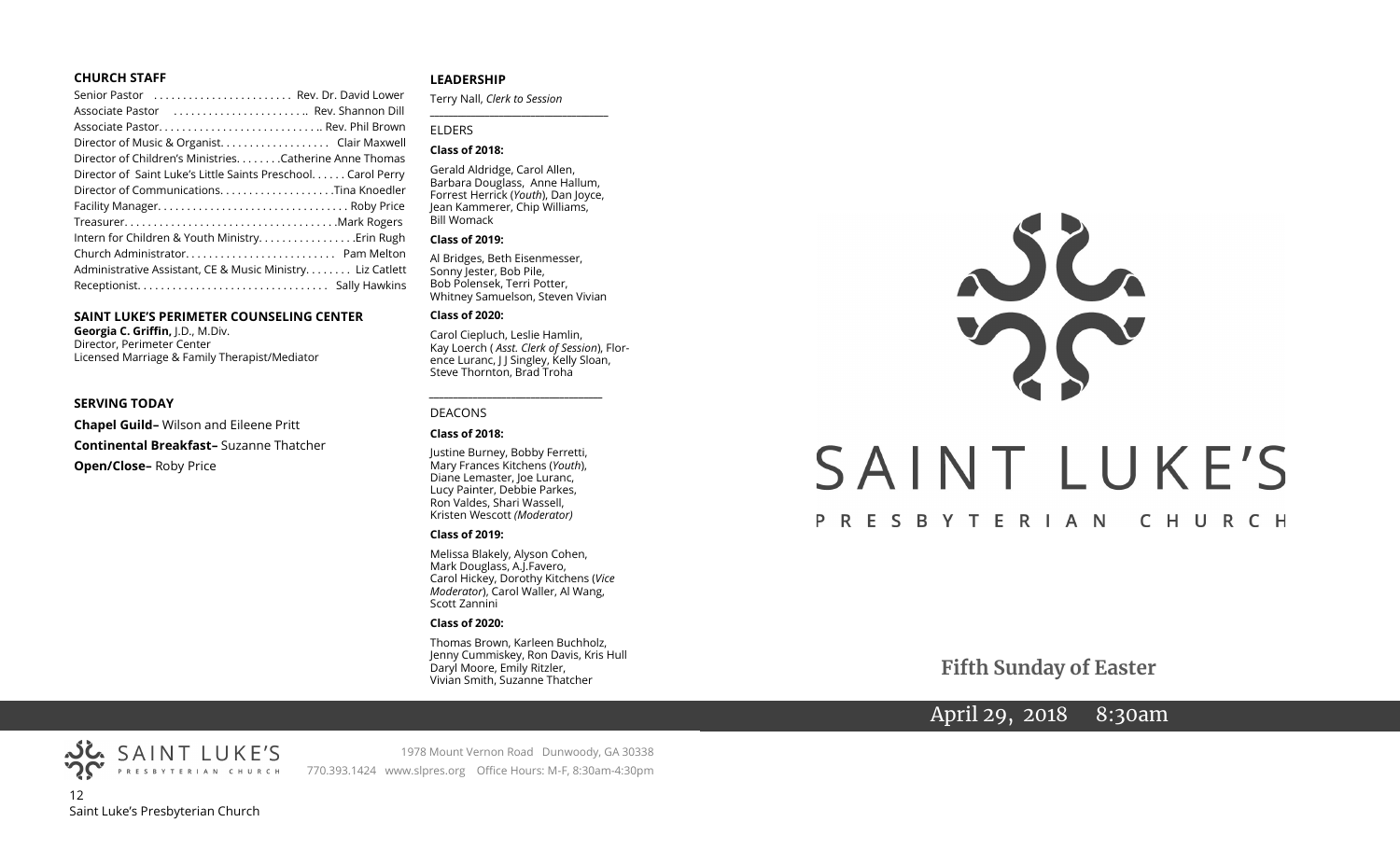

1978 Mount Vernon Road • Dunwoody, Georgia 30338 770.393.1424 • www.slpres.org

# **April 29, 2018**  Fifth Sunday of Easter

# **Liturgical Color:** White

*Liturgical colors can orient us to the season of the church year and help to engage the sense of sight in worship. White is used for special seasons in the redemptive work of Jesus Christ, such as Easter.* 

# **SUNDAY SCHEDULE**

8:30am Chapel Communion Service 9:30am Sunday School 10:30am Sanctuary Worship Service *Nursery available at all services and Sunday School.* 

# MISSION

Responding to God's call and empowered by the Holy Spirit, we invite all to join us in knowing, serving, and sharing Jesus Christ here and around the world.

# VISION

To be a beacon of faith, hope, and love– every member an active disciple in Christ's ministry.

# **WELCOME, GUESTS!**  We are delighted you are worshipping with us.

**DURING** the Welcome, please print the requested information on the Friendship Pad and pass the Friendship Pad down the pew.

**AFTER** the worship service, please join us outside the Chapel where our Pastors will be available to answer questions and provide you with a loaf of freshly-baked bread.

**FOR MORE** information about our programs, ministries or membership, please contact one of our Pastors at 770.393.1424, or visit our website: slpres.org.

# **THAT ALL MAY WORSHIP** thisted **ASSISTIVE** hearing devices, large print... hymnals, large print bulletins and back cushions are available. Please contact an  $\mathbf{\Omega}$

usher for further assistance.

**CHILDREN** are a precious part of our church family, and we welcome them in worship. Worship notebooks and tactile activities are available on the table just outside the Chapel doors. For your convenience, there is a Family Restroom located in the administrative office's hallway, on the first floor, near the main lobby.

# **MEN'S BREAKFAST, LEGISLATIVE UPDATE —**

Please join us for our first ever US legislative update with Congresswomen Karen Handel, US House representing the 6th district in Georgia, Saturday, May 12, 8am-9:30am

As with all of our Men's Breakfast meetings, the women of Saint Luke's and guests are always welcome. In order to prepare for this event it helps to know how many will attend. Please RSVP to Pam Melton at the church office at [pammelton@slpres.org.](mailto:pammelton@slpres.org) Deadline is May 9. 2018. If you have any questions, please feel free to contact Tom Loftis at [tomloftis01@gmail.com or](mailto:tomloftis01@gmail.com) Bob Schultz at [bobschultz1@gmail.com.](mailto:bobschultz1@gmail.com)

# **CALLING ALL SAINT LUKE'S WOMEN!** You are all invited to the Presbyterian Women's Annual Spring Gathering on Monday, May 14, starting at 6pm for fellowship and punch in the lobby, followed by a potluck dinner and church service in the Chapel, led by our guest speaker, Reverend Betsy Turner. ALL are welcome, and it's a fun and casual event! Please register on the sign-up poster in the lobby. For questions, contact either Fern Mitropoulos: [tmitropoulos@comcast.net](mailto:tmitropoulos@comcast.net) or Sandra Dubois: sandradubois@bellsouth.net. Hope to see you there!

**IOH VOLUNTEERS NEEDED** — Interfaith Outreach Home (IOH) provides transitional housing for homeless families. On the third Thursday of each month, when the adults have life skills training, Saint Luke's provides and delivers a meal which feeds about 10 adults and 15 children. Meal expenses are reimbursable by Saint Luke's. Volunteers are needed for the following Thursday: May 17. Please sign up in the lobby or contact Al Bridges at [bridgtr@aol.com](mailto:bridgtr@aol.com) or 770.394.6581.

# **SUMMER CAMPS, SAINT LUKE'S LITTLE SAINTS PRESCHOOL & KINDERGARTEN**

Choose from two fun-filled weeks!

- May 29 June 1: SLLS County Fair Days
- $\bullet$  June 4 June 7: Things with Wings

Camp is \$165 and is open to kids who turned 2 by September 2, 2017 through rising 1st graders. Lots of fun from 9am – 1pm! Check online for reservation forms or stop by the Preschool Lobby.

**THORNWELL** — Join us June 7-9 for the Thornwell Mission Trip. This trip is perfect for any age. Thornwell Children's Home is located in Clinton, SC. Thornwell's foster care program, residential program, and family and educational support programs offer homes to at-risk children that are safe and loving, hope for a brighter future, and wholeness and healing. Email Christine Crutchfield with any questions, gafrog01@hotmail.com.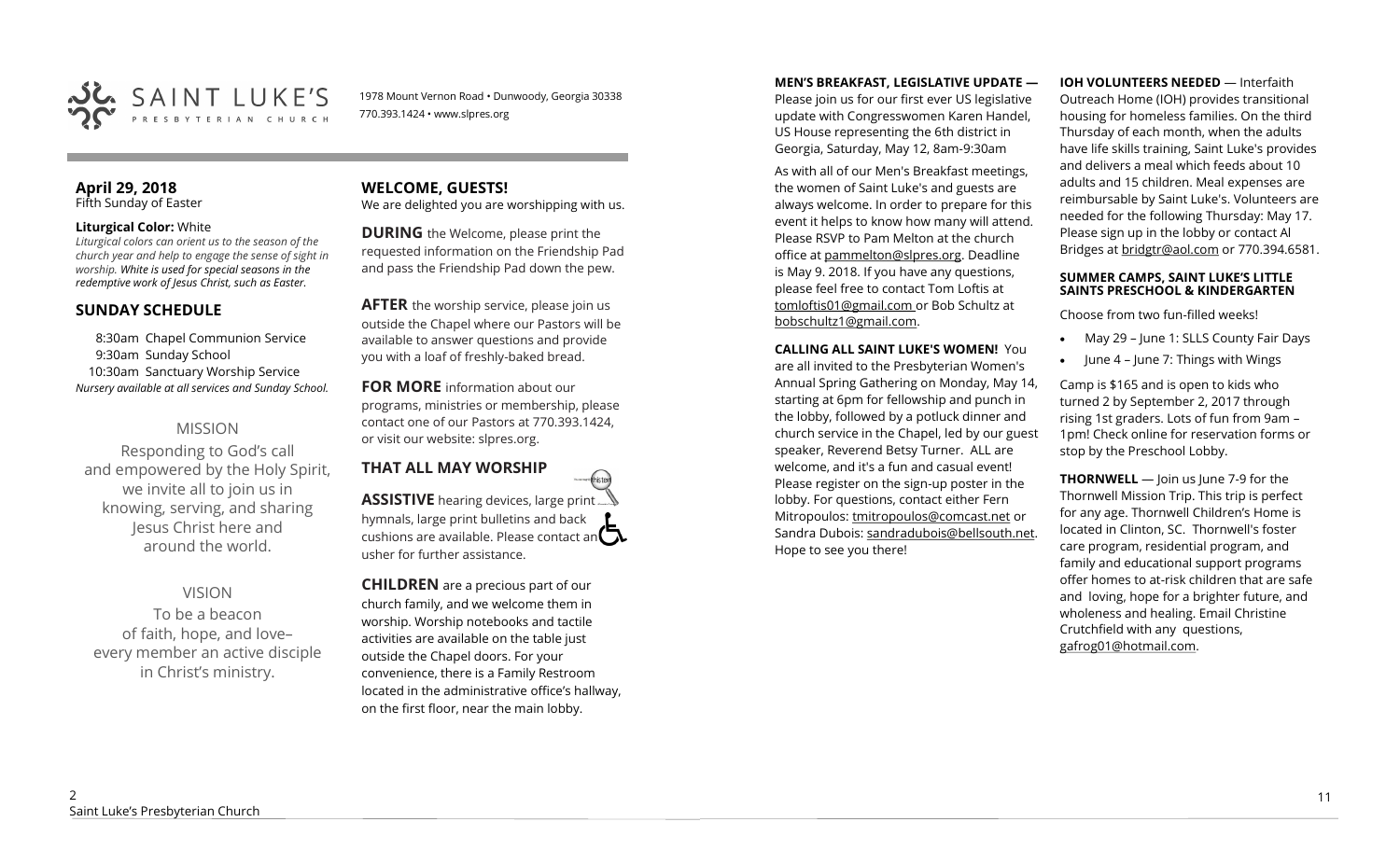# YOUTH MINISTRY

**Phil Brown philbrown@slpres.org / 770.393.1424 ext. 238**  \_\_\_\_\_\_\_\_\_\_\_\_\_\_\_\_\_\_\_\_\_\_\_\_\_\_\_\_\_\_\_\_\_\_\_\_\_\_\_\_\_\_\_\_\_\_\_\_\_\_\_\_\_\_\_\_\_\_\_\_\_\_\_\_\_\_\_\_\_\_\_\_\_\_\_\_\_\_\_\_\_\_\_\_\_\_\_

# **HERE'S WHAT'S COMING UP IN YOUTH MINISTRY:**

# **SUNDAY, APRIL 29**

Sunday school in youth room at 9:30am.

Movie clip night with discussion about the movie Wonder. Middle school at church, High School at the Sargent/Hurst house.

# **SUNDAY, MAY 6**

First Annual Youth Field day. Families (siblings too) are invited to a great afternoon of field games and a cook out, hosted by the Youth Leadership Council. Location Mount Vernon School, time 4pm- 7pm. Pack a picnic for you and your family, bring blankets/lawn chairs.

# **SUMMER TRIPS**

Thank you for your continued interest in summer trips, Please register ASAP! Dates and information can be found on the Saint Luke's website. There is still lots of room on all the trips.

# MUSIC MINISTRY

**Clair Maxwell clairmaxwell@slpres.org / 770.393.1424 ext. 227**   $\_$  ,  $\_$  ,  $\_$  ,  $\_$  ,  $\_$  ,  $\_$  ,  $\_$  ,  $\_$  ,  $\_$  ,  $\_$  ,  $\_$  ,  $\_$  ,  $\_$  ,  $\_$  ,  $\_$  ,  $\_$  ,  $\_$  ,  $\_$  ,  $\_$ 

# **CHOIR REHEARSALS ON WEDNESDAYS**

5:00-5:45pm Cherub Choir, Ages 4-5, *Yvonne Miller, Director \** 5:00-5:45pm Westminster Choir, Grades 1-5, *Clair Maxwell, Director \**  6:30-7:20pm Festival Ringers, Youth & Adults, *Clair Maxwell, Director*  7:30-9:00pm Chancel Choir, Youth & Adults, *Clair Maxwell, Director* 

**\*** *These have ended for the season and will resume in the fall.*

# **SUMMER MUSIC**

Musicians are needed for our summer services at both 8:30 and 10:30 worship. Dates this year are June 3 – August 12. Soloists, instrumentalists and small groups are welcome. Contact Clair about Sundays when you could share your gifts.

# **In Preparation for Worship**

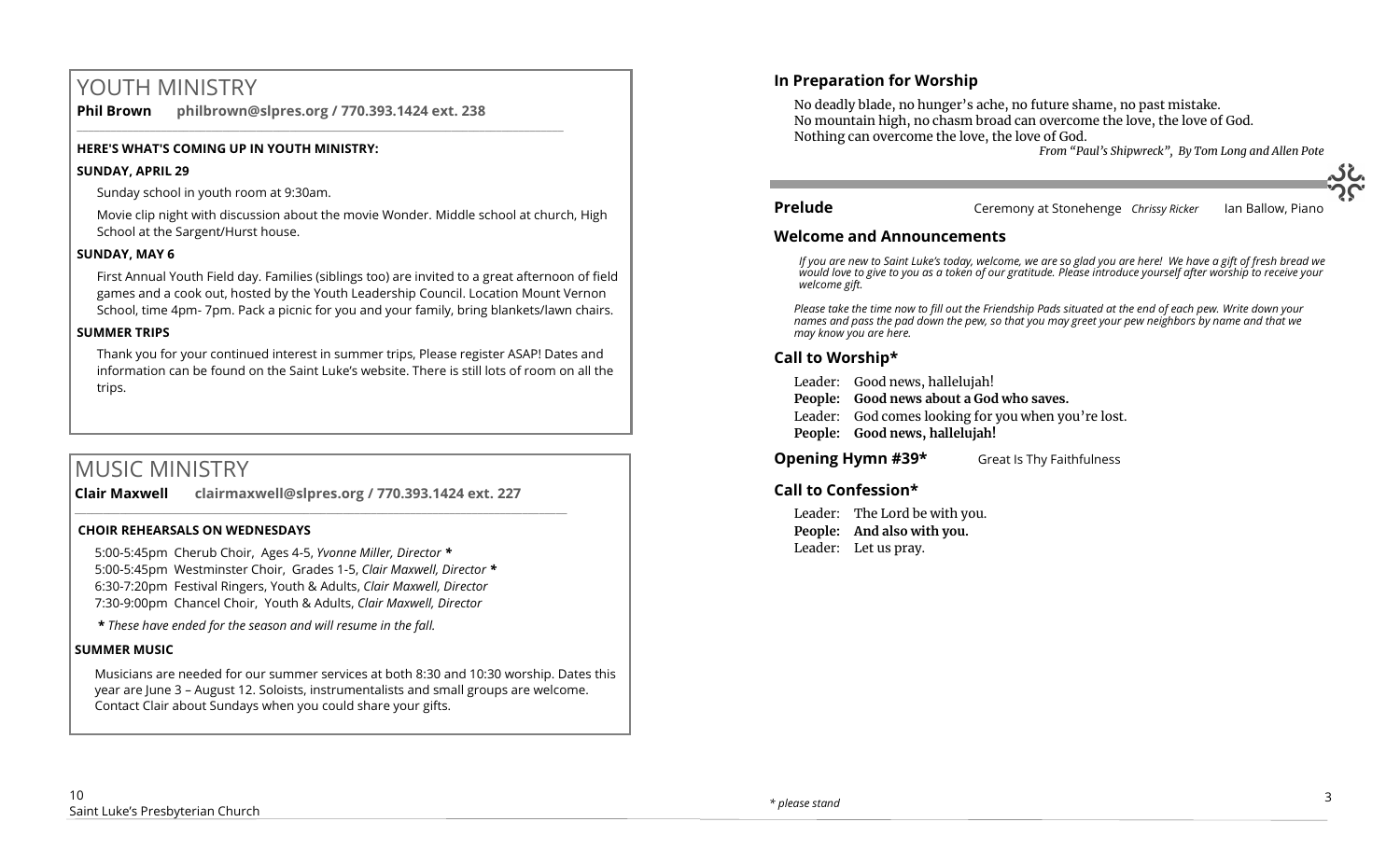# **Prayer of Confession\***

**God of love, we are created in your image, to love others as you have loved us, but we confess that our love falls short. Too often, our courage fails, and we stay silent when we should speak up. Too often, we are tempted by our own insecurities to keep for ourselves that which might heal another's pain. Too often, we are overwhelmed by suffering in the world and we turn away in fear and hopelessness. Grant us a spirit of courage and mercy, so that we will be beacons of hope in your world**...*(Silence is kept for personal reflection.)*

Leader: Lord, in your mercy. **People: Hear our prayer. Amen.**

# **Assurance of Forgiveness\***

**Song of Praise #238\*** Thine Is the Glory

**Thine is the glory, risen, conquering Son; endless is the victory thou o'er death hast won!**

# **Passing the Peace of Christ\***

Leader: May the peace of Christ be with you. **People: And also with you.** 

# **Prayer for Illumination**

# **Scripture Lesson** from Romans 8 and Acts 27, *selected verses*

Leader: The Word of the Lord.

**People: Thanks be to God.**

# **Tell Us Our Story**

*Children are always welcome to stay in worship. If preferred, parents may take their child(ren) to the nursery.*

**Sermon** "Good News" **Shannon Dill Shannon Dill** 

# S P L A S H ! CHILDREN'S MINISTRIES

**Catherine Anne Thomas cathomas@slpres.org / 770.393.1424 ext. 228** 

# **SHIPWRECKED!**

Shipwrecked VBS registration is live! Get ready for an adventure to an uncharted "island" experience where kids are anchored in the truth that Jesus helps them in many ways to weather life's storms. Here are the links for registration.

**\_\_\_\_\_\_\_\_\_\_\_\_\_\_\_\_\_\_\_\_\_\_\_\_\_\_\_\_\_\_\_\_\_\_\_\_\_\_\_\_\_\_\_\_\_\_\_\_\_\_\_\_\_\_\_\_\_\_\_\_\_\_\_\_\_\_\_\_\_\_\_\_\_\_\_\_\_\_\_\_\_\_\_\_\_\_\_\_\_\_\_\_\_\_\_\_\_\_\_\_\_\_\_\_\_\_** 

3's through 3rd Grade: https://tinyurl.com/slpcvbs2018-1 4th and 5th Grade: https://tinyurl.com/slpcvbs2018-2

# **VBS VOLUNTEERS (A.K.A. CREW MEMBERS)**

Our castaways will need many crew members to guide their journey. Here are the links to sign up and get ready to set sail!

Adult "Crew Members": https://tinyurl.com/slpcvolvbs2018 Youth "Crew Members": https://tinyurl.com/slpcyouthvbs2018

# **VBS TRAINING**

VBS Training - Sunday, April 29, 11:30am-12:30pm, Rm. 231/233 VBS Training - Wednesday, May 2, 7pm-8pm, Rm. 231/233

VBS Volunteers should attend the training session that best suits their schedule. If you cannot attend either session, let Catherine Anne know, [cathomas@slpres.org](mailto:cathomas@slpres.organd) and we'll catch you up to speed later. Whether you've already signed up, are planning to sign up, or just want to come and see if you're swept into serving in this fun way...you're invited!

# **ONE MORE THING**

We need large quantities of cardboard boxes of all shapes and sizes for VBS. Please drop off on the Great Hall stage.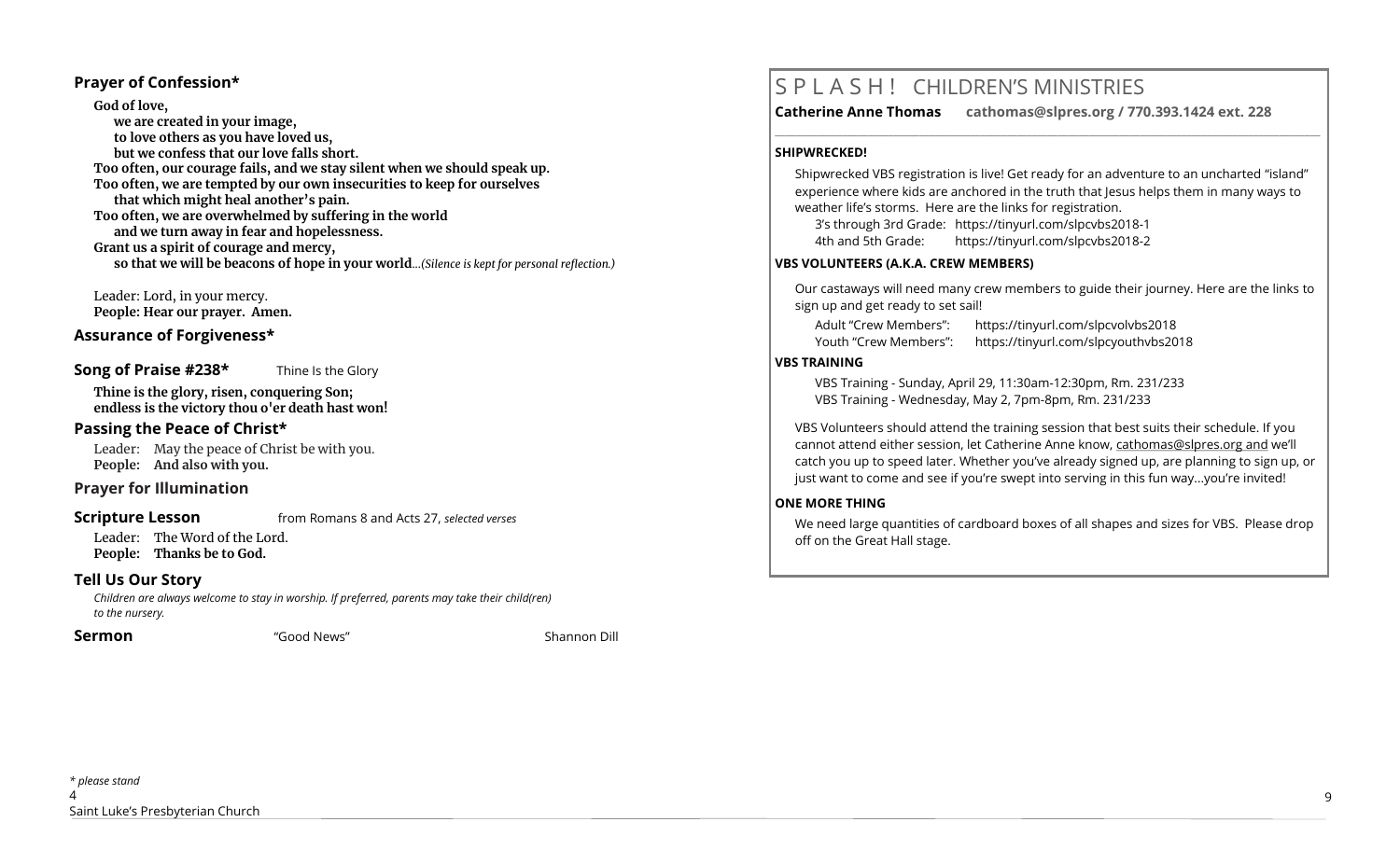# ADULT MINISTRY

**Shannon Dill shannondill@slpres.org / 770.393.1424 ext. 229** 

# **ADULT SUNDAY SCHOOL**

Individual classes have begun. Please see the website for a full description of each class. (http://slpres.org/program-ministries/adult-ministry/sunday-school)

 $\_$  ,  $\_$  ,  $\_$  ,  $\_$  ,  $\_$  ,  $\_$  ,  $\_$  ,  $\_$  ,  $\_$  ,  $\_$  ,  $\_$  ,  $\_$  ,  $\_$  ,  $\_$  ,  $\_$  ,  $\_$  ,  $\_$  ,  $\_$  ,  $\_$ 

Faith Foundations: Room 232 House to House: Room 203 Seasons of the Spirit: Room 231/233 Soul Food: Room 234/236

# **FRIDAY MORNING MEN'S BIBLE STUDY**

Fellowship and Bible study every Friday from 6:40am-8am in the Parlor with Dan Joyce.

# **BIBLE STUDY: "WAYFARERS"**

Come join David, Shannon or Phil as this week's preacher leads a study of the scripture for the upcoming Sunday's worship. Meet on Wednesdays at 10am in the church library.

# **NEW MEMBER CLASSES**

Our next classes and welcome of new members in April/May, will start Sunday, April 29 and will run for three consecutive Sundays. We will meet in the Session Room #109 at 9:30am. New members will be welcomed on Sunday, May 20 by the Session and the congregation. Please contact David Lower at davidlower@slpres.org with any questions.

# **"LOVE DOES" WOMEN'S GROUP**

The group will meet on Thursday, May 10, 7:30pm, at the home of Shannon Dill. Please contact Shannon with any questions. shannondill@slpres.org.

# **FAITH AND PARENTING, MAY MEETING**

Please plan on gathering Sunday, May 20 at 5:15pm at the home of David and Amanda Lower. In early May, look for email details about dinner plans and topic for the meeting. Questions? Please contact David Lower at davidlower@slpres.org.

```
Affirmation of Faith* from A Brief Statement of Faith
```
**In life and in death we belong to God. Through the grace of our Lord Jesus Christ, the love of God, and the communion of the Holy Spirit, we trust in the one triune God, the Holy One of Israel, whom alone we worship and serve. We trust in God, whom Jesus called Abba, Father. In sovereign love God created the world good and makes everyone equally in God's image, male and female, of every race and people, to live as one community. Loving us still, God makes us heirs with Christ of the covenant. Like a mother who will not forsake her nursing child, like a father who runs to welcome the prodigal home, God is faithful still. With believers in every time and place, we rejoice that nothing in life or in death can separate us from the love of God in Christ Jesus our Lord. Amen.**

# **Moment to Envision the Possibilities Bob Crutchfield Bob Crutchfield**

# **Offering Invitation**

*Giving is a tangible sign of worship. If you give electronically, there is a blue, laminated, electronic giving in the pew rack to place in the offering plate as it is passed.*

**Offertory** Romans 8 Anna Jean Lower, Sydney Moss and *Tom Long and Allen Pote* Sophie Price - Soloists

Our fear is great; our faith is small. Yet in Christ's love, we conquer all. There is no force in time or space can tear us from his firm embrace. No deadly blade, no hunger's ache, no future shame, no past mistake. No mountain high, no chasm broad can overcome the love of God. A mother's heart cannot be tamed, a father's love is fierce as flame. Yet there is love more deep and wild – the love God holds for ev'ry child.